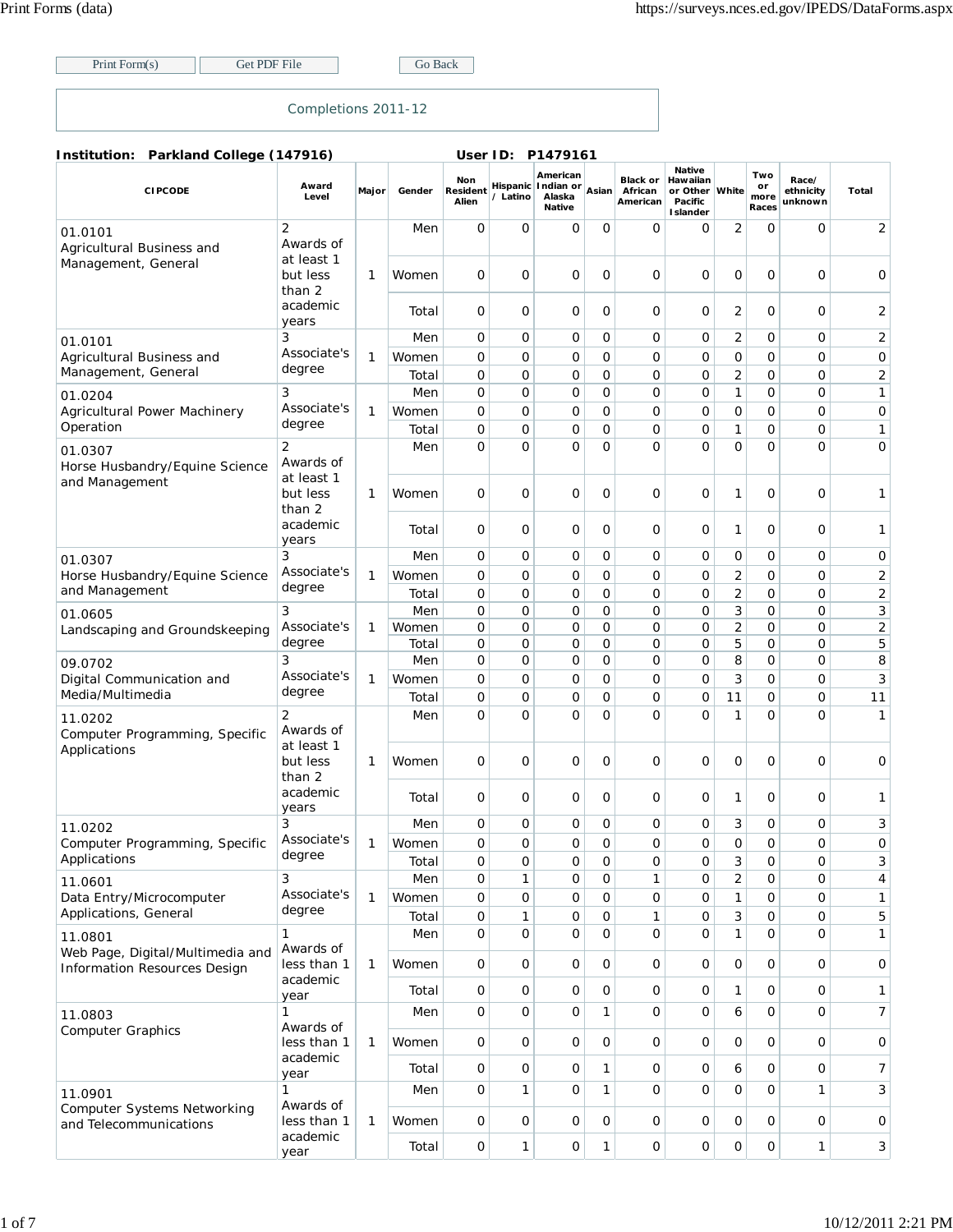| <b>CIPCODE</b>                                           | Award<br>Level                       | Major | Gender         | Non<br><b>Resident</b><br>Alien | / Latino            | American<br>Hispanic Indian or<br>Alaska<br><b>Native</b> | Asian             | <b>Black or</b><br>African<br>American | <b>Native</b><br>Hawaiian<br>or Other White<br>Pacific<br><b>I</b> slander |                      | Two<br>or<br>more<br>Races | Race/<br>ethnicity<br>unknown | Total                |
|----------------------------------------------------------|--------------------------------------|-------|----------------|---------------------------------|---------------------|-----------------------------------------------------------|-------------------|----------------------------------------|----------------------------------------------------------------------------|----------------------|----------------------------|-------------------------------|----------------------|
| 11.1001                                                  | 1                                    |       | Men            | 0                               | 2                   | 0                                                         | 0                 | O                                      | O                                                                          | 5                    | 0                          | O                             | 7                    |
| Network and System<br>Administration/Administrator       | Awards of<br>less than 1             | 1     | Women          | 0                               | 0                   | 0                                                         | 0                 | 0                                      | 0                                                                          | 2                    | 0                          | $\mathbf 0$                   | $\overline{2}$       |
|                                                          | academic<br>year                     |       | Total          | 0                               | 2                   | 0                                                         | 0                 | O                                      | 0                                                                          | 7                    | 0                          | 0                             | 9                    |
| 11.1001                                                  | 3                                    |       | Men            | 0                               | 0                   | 0                                                         | 1                 | O                                      | 0                                                                          | 7                    | 0                          | 1                             | 9                    |
| Network and System<br>Administration/Administrator       | Associate's<br>degree                | 1     | Women<br>Total | 0<br>0                          | 0<br>0              | 0<br>0                                                    | 0<br>1            | O<br>O                                 | O<br>O                                                                     | 0<br>7               | 0<br>0                     | 0<br>1                        | 0<br>9               |
| 11.1004                                                  | 1                                    |       | Men            | 0                               | 0                   | 0                                                         | 0                 | O                                      | O                                                                          | $\mathbf 0$          | 0                          | 0                             | $\mathbf 0$          |
| Web/Multimedia Management and<br>Webmaster               | Awards of<br>less than 1             | 1     | Women          | 0                               | 0                   | 0                                                         | 0                 | 0                                      | 0                                                                          | 1                    | 0                          | 0                             | 1                    |
|                                                          | academic<br>year                     |       | Total          | 0                               | 0                   | 0                                                         | 0                 | 0                                      | 0                                                                          | 1                    | 0                          | 0                             | 1                    |
| 13.1206                                                  | 3<br>Associate's                     |       | Men            | 0                               | 0                   | 0                                                         | 0                 | O                                      | 0                                                                          | 1                    | 0                          | 0                             | 1                    |
| Teacher Education, Multiple<br>Levels                    | degree                               | 1     | Women<br>Total | 0<br>0                          | 0<br>0              | 0<br>0                                                    | $\mathbf 0$<br>0  | 0<br>0                                 | O<br>0                                                                     | 1<br>2               | 0<br>0                     | 0<br>0                        | 1<br>2               |
| 13.1312                                                  | 3                                    |       | Men            | 0                               | 0                   | 0                                                         | 0                 | $\overline{O}$                         | O                                                                          | $\mathbf 0$          | 0                          | 0                             | 0                    |
| <b>Music Teacher Education</b>                           | Associate's<br>degree                | 1     | Women<br>Total | 0<br>0                          | 0<br>0              | 0<br>0                                                    | 0<br>0            | 0<br>O                                 | 0<br>0                                                                     | 1<br>1               | 0<br>0                     | 0<br>0                        | 1<br>1               |
| 14.0101                                                  | 3<br>Associate's                     |       | Men            | 0<br>0                          | 0<br>O              | 0<br>0                                                    | 0<br>$\mathbf{O}$ | 0<br>$\mathbf{O}$                      | 0<br>O                                                                     | 3<br>0               | 0<br>0                     | 0<br>0                        | 3<br>$\mathbf 0$     |
| Engineering, General                                     | degree                               | 1     | Women<br>Total | 0                               | 0                   | 0                                                         | 0                 | 0                                      | 0                                                                          | 3                    | 0                          | 0                             | 3                    |
| 15.0612                                                  | 3<br>Associate's                     |       | Men            | 0<br>0                          | 0<br>0              | 0<br>0                                                    | 0<br>0            | $\mathbf{O}$<br>0                      | 0                                                                          | 7<br>0               | 0<br>0                     | 1<br>0                        | 8<br>$\mathbf 0$     |
| Industrial Technology/Technician                         | degree                               | 1     | Women<br>Total | 0                               | 0                   | 0                                                         | 0                 | $\mathbf{O}$                           | 0<br>0                                                                     | 7                    | 0                          | 1                             | 8                    |
| 15.1102                                                  | 3                                    |       | Men            | 0                               | 0                   | 0                                                         | 0                 | 0                                      | 0                                                                          | 4                    | 0                          | 0                             | 4                    |
| Surveying Technology/Surveying                           | Associate's<br>degree                | 1     | Women<br>Total | 0<br>0                          | 0<br>0              | 0<br>0                                                    | 0<br>0            | O<br>0                                 | 0<br>0                                                                     | 2<br>6               | 0<br>0                     | 1<br>1                        | 3<br>7               |
| 15.1202                                                  | 3                                    |       | Men            | 0                               | 0                   | 0                                                         | 0                 | 0                                      | 0                                                                          | 3                    | 0                          | 0                             | 3                    |
| Computer Technology/Computer<br>Systems Technology       | Associate's<br>degree                | 1     | Women          | 0                               | 0                   | 0                                                         | 0                 | 0                                      | 0                                                                          | 0                    | 0                          | 0                             | $\mathbf 0$          |
| 15.1302                                                  | 2                                    |       | Total<br>Men   | 0<br>0                          | 0<br>$\overline{2}$ | 0<br>0                                                    | 0<br>O            | 0<br>0                                 | 0<br>O                                                                     | 3<br>3               | 0<br>0                     | 0<br>$\Omega$                 | 3<br>5               |
| CAD/CADD Drafting and/or<br>Design Technology/Technician | Awards of<br>at least 1<br>but less  | 1     | Women          | 0                               | 0                   | 0                                                         | $\mathbf 0$       | 0                                      | O                                                                          | 1                    | 0                          | 0                             | 1                    |
|                                                          | than 2<br>academic<br>years          |       | Total          | 0                               | 2                   | 0                                                         | 0                 | 0                                      | 0                                                                          | 4                    | 0                          | 0                             | 6                    |
| 19.0709                                                  | 1                                    |       | Men            | 0                               | 0                   | 0                                                         | O                 | U                                      | O                                                                          | O                    | 0                          | 0                             | O                    |
| Child Care Provider/Assistant                            | Awards of<br>less than 1<br>academic | 1     | Women          | 1                               | 0                   | 0                                                         | $\mathbf{O}$      | 0                                      | 0                                                                          | $\mathbf 0$          | 0                          | $\mathbf 0$                   | 1                    |
|                                                          | year                                 |       | Total          | 1                               | 0                   | 0                                                         | $\mathbf 0$       | $\mathbf{O}$                           | 0                                                                          | $\mathbf 0$          | 0                          | 0                             | 1                    |
| 19.0709<br>Child Care Provider/Assistant                 | 3<br>Associate's                     | 1     | Men<br>Women   | 0<br>0                          | 0<br>0              | 0<br>0                                                    | $\mathsf{O}$<br>0 | 0<br>$\overline{2}$                    | 0<br>0                                                                     | 0<br>3               | 0<br>0                     | 0<br>0                        | 0<br>5               |
|                                                          | degree                               |       | Total          | 0                               | 0                   | 0                                                         | $\mathbf 0$       | 2                                      | 0                                                                          | 3                    | 0                          | 0                             | 5                    |
| 24.0101                                                  | 3<br>Associate's                     |       | Men            | 0                               | 3                   | 0                                                         | 0                 | 5                                      | 0                                                                          | 28                   | 0                          | 6                             | 42                   |
| Liberal Arts and Sciences/Liberal<br><b>Studies</b>      | degree                               | 1     | Women<br>Total | 1<br>1                          | 3<br>6              | 0<br>0                                                    | 3<br>3            | 10<br>15                               | 0<br>0                                                                     | 63<br>91             | 0<br>0                     | 8<br>14                       | 88<br>130            |
| 24.0102                                                  | 3                                    |       | Men            | 0                               | 1                   | 0                                                         | 0                 | 3                                      | 0                                                                          | 12                   | 0                          | $\overline{2}$                | 18                   |
| <b>General Studies</b>                                   | Associate's<br>degree                | 1     | Women<br>Total | 1<br>1                          | 5<br>6              | 0<br>$\circ$                                              | 1<br>1            | 8<br>11                                | 0<br>0                                                                     | 25<br>37             | 0<br>0                     | 3<br>5                        | 43<br>61             |
| 30.0101                                                  | 3                                    |       | Men            | 4                               | 6                   | 0                                                         | 4                 | 5                                      | 0                                                                          | 82                   | 0                          | 10                            | 111                  |
| <b>Biological and Physical Sciences</b>                  | Associate's<br>degree                | 1     | Women          | 5<br>9                          | 3<br>9              | 0                                                         | 7<br>11           | 7                                      | 0                                                                          | 101<br>183           | 0                          | 14                            | 137                  |
| 31.0501                                                  | 1                                    |       | Total<br>Men   | 0                               | 0                   | 0<br>0                                                    | $\mathbf 0$       | 12<br>0                                | $\overline{0}$<br>0                                                        | 1                    | 0<br>0                     | 24<br>0                       | 248<br>1             |
| Health and Physical<br>Education/Fitness, General        | Awards of<br>less than 1             | 1     | Women          | 0                               | 0                   | 0                                                         | $\mathbf 0$       | $\mathbf{O}$                           | 0                                                                          | 1                    | 0                          | $\mathbf 0$                   | 1                    |
|                                                          | academic<br>year                     |       | Total          | 0                               | 0                   | 0                                                         | $\mathbf 0$       | 0                                      | 0                                                                          | 2                    | 0                          | 0                             | 2                    |
| 43.0107                                                  | 3                                    |       | Men            | 0                               | 2                   | 0                                                         | 1                 | 1                                      | 0                                                                          | 10                   | 0                          | 1                             | 15                   |
| Criminal Justice/Police Science                          | Associate's<br>degree                | 1     | Women<br>Total | 0<br>0                          | 0<br>$\overline{2}$ | 0<br>$\circ$                                              | 0<br>1            | 0<br>1                                 | 0<br>0                                                                     | $\overline{2}$<br>12 | 0<br>0                     | 0<br>1                        | $\overline{2}$<br>17 |
| 43.0203                                                  | 3                                    | 1     | Men            | $\mathsf{O}$                    | 0                   | $\overline{O}$                                            | $\mathbf 0$       | 0                                      | $\overline{O}$                                                             | 2                    | 0                          | $\mathsf{O}$                  | $\overline{2}$       |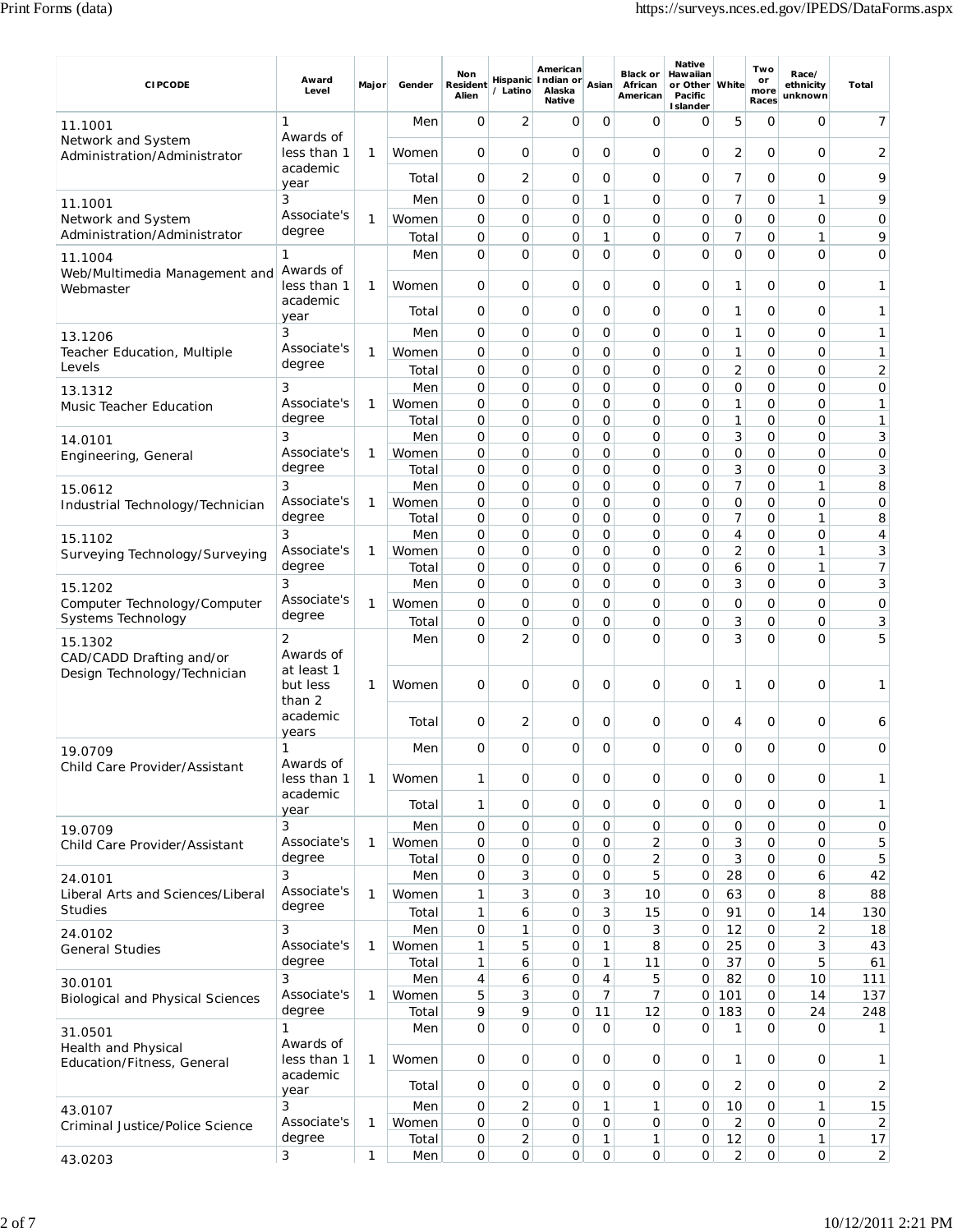| <b>CIPCODE</b>                                                                        | Award<br>Level                           | Major        | Gender         | Non<br><b>Resident</b><br>Alien | / Latino            | American<br>Hispanic Indian or<br>Alaska<br><b>Native</b> | Asian               | <b>Black or</b><br>African<br>American | <b>Native</b><br>Hawaiian<br>or Other<br>Pacific<br><b>I</b> slander | White          | Two<br>or<br>more<br>Races    | Race/<br>ethnicity<br>unknown | Total   |
|---------------------------------------------------------------------------------------|------------------------------------------|--------------|----------------|---------------------------------|---------------------|-----------------------------------------------------------|---------------------|----------------------------------------|----------------------------------------------------------------------|----------------|-------------------------------|-------------------------------|---------|
| Fire Science/Fire-fighting                                                            | Associate's                              |              | Women          | 0                               | 0                   | 0                                                         | 0                   | 0                                      | 0                                                                    | 0              | 0                             | 0                             | 0       |
|                                                                                       | degree                                   |              | Total          | $\mathbf 0$                     | 0                   | $\mathbf{O}$                                              | O                   | 0                                      | 0                                                                    | $\overline{2}$ | 0                             | 0                             | 2       |
| 46.0000<br>Construction Trades, General                                               | 2<br>Awards of<br>at least 1             |              | Men            | $\mathbf{O}$                    | O                   | $\mathbf{O}$                                              | $\Omega$            | O                                      | 0                                                                    | 3              | O                             | 0                             | 3       |
|                                                                                       | but less<br>than 2<br>academic           | 1            | Women<br>Total | 0<br>0                          | 0<br>0              | 0<br>0                                                    | 0<br>0              | 0<br>0                                 | 0<br>0                                                               | 0<br>3         | O<br>$\mathbf 0$              | 0<br>0                        | 0<br>3  |
| 46.0302                                                                               | years<br>$\overline{2}$                  |              | Men            | 0                               | 0                   | $\overline{O}$                                            | $\overline{O}$      | $\mathbf{1}$                           | 0                                                                    | $\overline{0}$ | $\overline{O}$                | $\mathbf 0$                   | 1       |
| Electrician                                                                           | Awards of<br>at least 1<br>but less      | 1            | Women          | 0                               | 0                   | $\mathbf 0$                                               | O                   | 0                                      | 0                                                                    | $\overline{O}$ | $\mathbf 0$                   | 0                             | 0       |
|                                                                                       | than 2<br>academic<br>years              |              | Total          | 0                               | 0                   | 0                                                         | 0                   | $\mathbf 1$                            | 0                                                                    | $\mathbf 0$    | $\overline{O}$                | 0                             | 1       |
| 46.0401<br><b>Building/Property Maintenance</b>                                       | 2<br>Awards of<br>at least 1             |              | Men            | 0                               | 1                   | $\mathbf 0$                                               | $\overline{O}$      | $\overline{2}$                         | 0                                                                    | 1              | O                             | 1                             | 5       |
|                                                                                       | but less<br>than 2                       | 1            | Women          | 0                               | 0                   | $\mathbf 0$                                               | $\overline{O}$      | 0                                      | 0                                                                    | $\overline{0}$ | $\overline{0}$                | $\overline{0}$                | 0       |
|                                                                                       | academic<br>years                        |              | Total          | 0                               | 1                   | 0                                                         | O                   | 2                                      | 0                                                                    | 1              | O                             | 1                             | 5       |
| 46.0499<br>Building/Construction Finishing,                                           | 3<br>Associate's                         |              | Men            | 0                               | 0                   | $\mathbf 0$                                               | $\mathbf 0$         | $\mathbf{1}$                           | 0                                                                    | 3              | $\overline{O}$                | 1                             | 5       |
| Management, and Inspection,                                                           | degree                                   | 1            | Women          | 0                               | 0                   | 0                                                         | O                   | 0                                      | 0                                                                    | $\mathbf 0$    | $\overline{O}$                | 0                             | 0       |
| Other                                                                                 |                                          |              | Total          | 0                               | 0                   | 0                                                         | O                   | $\mathbf 1$                            | 0                                                                    | 3              | $\mathbf 0$                   | 1                             | 5       |
| 46.0502                                                                               | 3<br>Associate's                         |              | Men            | 0                               | 0                   | 0                                                         | $\overline{O}$      | 0                                      | 0                                                                    | 1              | $\mathbf 0$                   | 0                             | 1       |
| Pipefitting/Pipefitter and                                                            | degree                                   | 1            | Women          | 0                               | $\mathsf{O}$        | 0                                                         | $\overline{O}$      | 0                                      | 0                                                                    | $\overline{0}$ | $\mathbf 0$                   | 0                             | 0       |
| Sprinkler Fitter                                                                      |                                          |              | Total          | 0                               | 0                   | 0                                                         | $\overline{O}$      | 0                                      | 0                                                                    | 1              | 0                             | 0                             | 1       |
| 47.0201<br>Heating, Air Conditioning,<br>Ventilation and Refrigeration<br>Maintenance | 2<br>Awards of<br>at least 1<br>but less | 1            | Men<br>Women   | 0<br>0                          | 0<br>0              | 0<br>0                                                    | $\overline{O}$<br>0 | 3<br>0                                 | 0<br>0                                                               | 7<br>O         | O<br>O                        | 1<br>0                        | 11<br>0 |
| Technology/Technician                                                                 | than 2<br>academic<br>years              |              | Total          | 0                               | 0                   | $\mathbf 0$                                               | O                   | 3                                      | 0                                                                    | 7              | 0                             | 1                             | 11      |
| 47.0603                                                                               | 1                                        |              | Men            | 0                               | 2                   | 0                                                         | $\overline{O}$      | 2                                      | 0                                                                    | 24             | O                             | 5                             | 33      |
| Autobody/Collision and Repair<br>Technology/Technician                                | Awards of<br>less than 1                 | $\mathbf{1}$ | Women          | 0                               | 0                   | 0                                                         | 0                   | 0                                      | 0                                                                    | 3              | 0                             | 0                             | 3       |
|                                                                                       | academic<br>year                         |              | Total          | 0                               | 2                   | 0                                                         | 0                   | $\overline{2}$                         | 0                                                                    | 27             | $\mathbf 0$                   | 5                             | 36      |
| 47.0603<br>Autobody/Collision and Repair                                              | 2<br>Awards of<br>at least 1             |              | Men            | $\mathbf 0$                     | $\mathbf{O}$        | $\mathbf{O}$                                              | $\mathbf 0$         | 0                                      | 0                                                                    | 3              | $\mathbf{O}$                  | $\mathbf 0$                   | 3       |
| Technology/Technician                                                                 | but less<br>than 2                       | 1            | Women          | $\mathsf O$                     | $\mathbf 0$         | 0                                                         | 0                   | $\mathbf{O}$                           | 0                                                                    | $\mathbf 0$    | $\overline{O}$                | $\mathbf 0$                   | 0       |
|                                                                                       | academic<br>years                        |              | Total          | 0                               | 0                   | 0                                                         | 0                   | 0                                      | 0                                                                    | 3              | $\mathbf 0$                   | 0                             | 3       |
| 47.0603                                                                               | 3                                        |              | Men            | 0                               | 1                   | 0                                                         | 0                   | 0                                      | 0                                                                    | $\mathbf 0$    | $\mathbf 0$                   | 1                             | 2       |
| Autobody/Collision and Repair<br>Technology/Technician                                | Associate's<br>degree                    | $\mathbf{1}$ | Women          | 0<br>0                          | $\mathbf 0$         | 0<br>0                                                    | $\mathbf{O}$<br>0   | 0<br>0                                 | 0<br>0                                                               | $\mathbf 0$    | $\overline{O}$<br>$\mathbf 0$ | 0                             | 0       |
| 47.0604                                                                               | 1                                        |              | Total<br>Men   | 0                               | 1<br>$\overline{c}$ | 0                                                         | $\mathbf 0$         | $\overline{2}$                         | 0                                                                    | 0<br>10        | $\mathbf 0$                   | 1<br>$\mathbf 2$              | 2<br>16 |
| Automobile/Automotive<br>Mechanics Technology/Technician                              | Awards of<br>less than 1                 | $\mathbf{1}$ | Women          | 0                               | 0                   | 0                                                         | 0                   | 0                                      | 0                                                                    | 1              | $\mathbf 0$                   | 0                             | 1       |
|                                                                                       | academic<br>year                         |              | Total          | 0                               | 2                   | 0                                                         | 0                   | 2                                      | 0                                                                    | 11             | 0                             | $\overline{\mathbf{c}}$       | 17      |
| 47.0604                                                                               | 3                                        |              | Men            | 1                               | $\mathsf{O}$        | 0                                                         | 1                   | 0                                      | 0                                                                    | 10             | 0                             | $\overline{2}$                | 14      |
| Automobile/Automotive                                                                 | Associate's                              | 1            | Women          | $\mathsf O$                     | $\mathsf{O}$        | 0                                                         | $\mathbf 0$         | 0                                      | 0                                                                    | $\mathbf 0$    | 0                             | 0                             | 0       |
| Mechanics Technology/Technician                                                       | degree                                   |              | Total          | 1                               | $\mathsf{O}$        | 0                                                         | 1                   | 0                                      | 0                                                                    | 10             | $\mathbf 0$                   | $\overline{2}$                | 14      |
| 47.0605                                                                               | 3                                        |              | Men            | 0                               | 1                   | 0                                                         | $\mathbf 0$         | 0                                      | 0                                                                    | 6              | $\mathbf 0$                   | $\overline{2}$                | 9       |
| <b>Diesel Mechanics</b>                                                               | Associate's                              | 1            | Women          | 0                               | $\mathsf{O}$        | 0                                                         | 0                   | 0                                      | 0                                                                    | $\mathbf 0$    | 0                             | 0                             | 0       |
| Technology/Technician                                                                 | degree                                   |              | Total          | 0                               | 1                   | 0                                                         | 0                   | 0                                      | 0                                                                    | 6              | $\mathbf 0$                   | $\mathbf 2$                   | 9       |
| 49.0205                                                                               | 1                                        | $\mathbf{1}$ | Men            | 0                               | $\mathsf{O}$        | 1                                                         | $\mathbf 0$         | $\overline{7}$                         | 0                                                                    | 30             | 0                             | 9                             | 47      |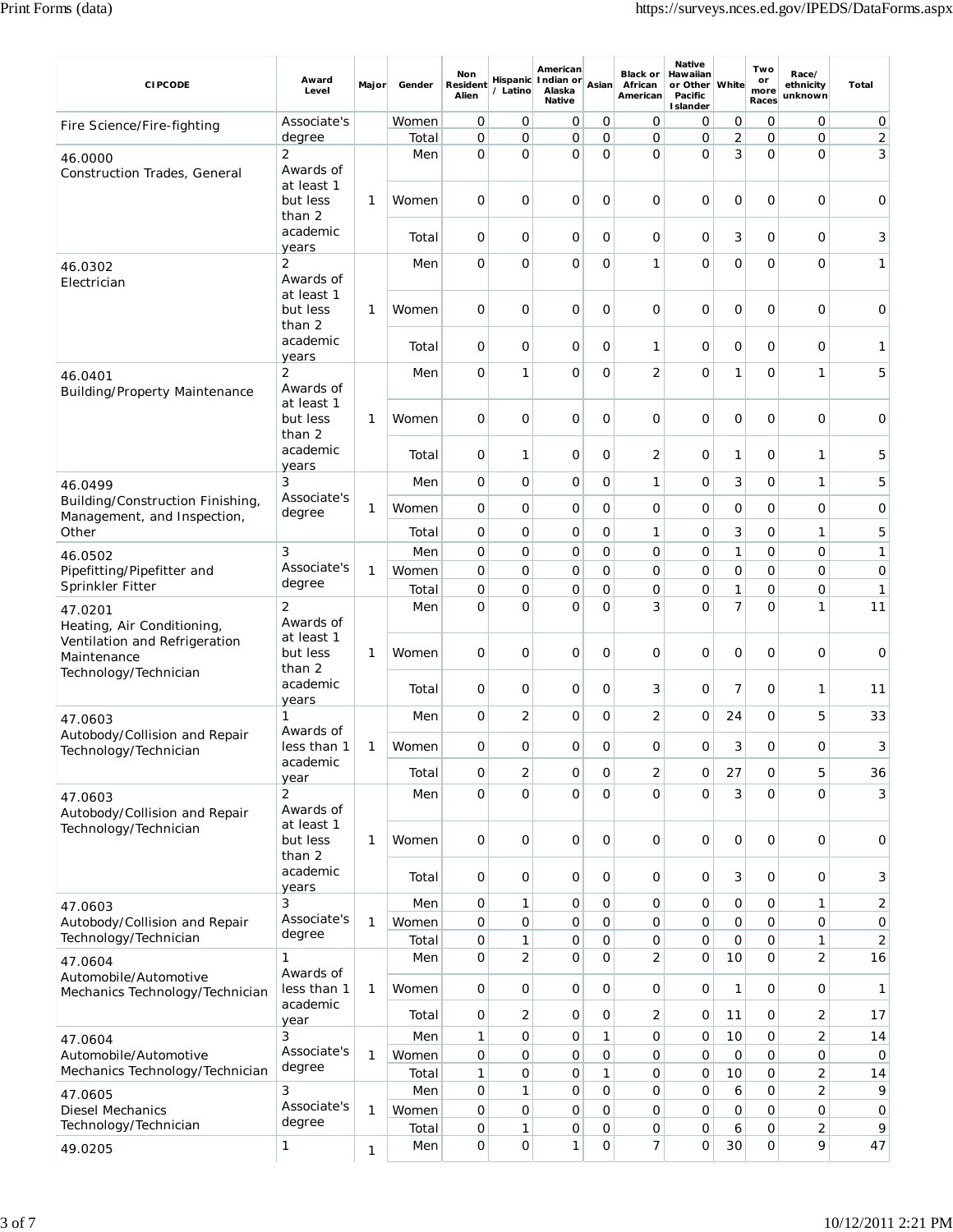| <b>CIPCODE</b>                                                     | Award<br>Level                   | Major | Gender         | Non<br><b>Resident</b><br>Alien | / Latino | American<br>Hispanic Indian or<br>Alaska<br><b>Native</b> | Asian               | <b>Black or</b><br>African<br>American | <b>Native</b><br>Hawaiian<br>or Other White<br>Pacific<br><b>Islander</b> |                   | Two<br>or<br>more<br>Races    | Race/<br>ethnicity<br>unknown | Total                |
|--------------------------------------------------------------------|----------------------------------|-------|----------------|---------------------------------|----------|-----------------------------------------------------------|---------------------|----------------------------------------|---------------------------------------------------------------------------|-------------------|-------------------------------|-------------------------------|----------------------|
| Truck and Bus Driver/Commercial<br>Vehicle Operator and Instructor | Awards of<br>less than 1         |       | Women          | 0                               | 1        | $\mathbf 0$                                               | 0                   | O                                      | O                                                                         | 2                 | O                             | 1                             | 4                    |
|                                                                    | academic<br>year                 |       | Total          | 0                               | 1        | 1                                                         | 0                   | 7                                      | 0                                                                         | 32                | 0                             | 10                            | 51                   |
| 50.0409                                                            | 3                                |       | Men            | 0                               | 0        | 0                                                         | $\mathbf 0$         | $\mathbf 0$                            | 0                                                                         | 1                 | $\mathbf 0$                   | 0                             | 1                    |
| Graphic Design                                                     | Associate's                      | 1     | Women          | $\mathbf{1}$                    | 0        | 0                                                         | $\mathbf 0$         | $\mathbf 0$                            | O                                                                         | $\overline{c}$    | $\overline{O}$                | 0                             | 3                    |
|                                                                    | degree<br>3                      |       | Total<br>Men   | 1<br>0                          | 0<br>0   | 0<br>0                                                    | 0<br>0              | 0<br>$\mathbf{1}$                      | 0<br>O                                                                    | 3<br>1            | $\mathbf 0$<br>$\mathbf 0$    | 0<br>0                        | 4<br>2               |
| 50.0702<br>Fine/Studio Arts, General                               | Associate's                      | 1     | Women          | 1                               | 0        | 0                                                         | 0                   | $\mathbf 0$                            | 0                                                                         | 0                 | 0                             | 0                             | 1                    |
|                                                                    | degree                           |       | Total          | $\mathbf{1}$                    | 0        | 0                                                         | $\mathbf 0$         | $\mathbf{1}$                           | 0                                                                         | 1                 | $\mathbf 0$                   | 0                             | 3                    |
| 50.0901                                                            | 3                                |       | Men            | 0                               | 1        | 0                                                         | 0                   | $\mathbf 0$                            | 0                                                                         | $\mathbf{O}$      | $\mathbf 0$                   | 0                             | 1                    |
| Music, General                                                     | Associate's<br>degree            | 1     | Women<br>Total | 0<br>0                          | 0<br>1   | 0<br>0                                                    | 0<br>0              | $\mathbf{1}$<br>$\mathbf{1}$           | 0<br>0                                                                    | 0<br>$\mathbf{O}$ | $\mathbf 0$<br>$\mathbf 0$    | 0<br>0                        | 1<br>$\overline{2}$  |
| 51.0602                                                            | 3                                |       | Men            | 0                               | 0        | 0                                                         | $\mathbf 0$         | $\mathbf 0$                            | 0                                                                         | $\mathbf{O}$      | $\mathbf 0$                   | 0                             | 0                    |
| Dental Hygiene/Hygienist                                           | Associate's                      | 1     | Women          | 0                               | 0        | 0                                                         | 1                   | $\mathbf 0$                            | 0                                                                         | 26                | $\mathbf 0$                   | 3                             | 30                   |
|                                                                    | degree                           |       | Total          | 0                               | 0        | 0                                                         | 1                   | 0                                      | 0                                                                         | 26                | 0                             | 3                             | 30                   |
| 51.0708                                                            | 1                                |       | Men            | 0                               | 0        | 0                                                         | $\Omega$            | O                                      | O                                                                         | 0                 | $\overline{O}$                | $\mathbf 0$                   | $\mathbf 0$          |
| Medical                                                            | Awards of<br>less than 1         | 1     | Women          | 0                               | 0        | 0                                                         | 0                   | 0                                      | 0                                                                         | 2                 | 0                             | 0                             | 2                    |
| Transcription/Transcriptionist                                     | academic                         |       |                |                                 |          |                                                           |                     |                                        |                                                                           |                   |                               |                               |                      |
|                                                                    | year                             |       | Total          | 0                               | 0        | 0                                                         | O                   | 0                                      | 0                                                                         | 2                 | 0                             | 0                             | 2                    |
| 51.0801<br>Medical/Clinical Assistant                              | 1<br>Awards of                   |       | Men            | 0                               | 0        | O                                                         | $\mathbf 0$         | $\overline{O}$                         | O                                                                         | $\mathbf{O}$      | O                             | 0                             | $\mathbf 0$          |
|                                                                    | less than 1<br>academic          | 1     | Women          | 0                               | 1        | 1                                                         | O                   | 1                                      | O                                                                         | 8                 | O                             | $\overline{2}$                | 13                   |
|                                                                    | year                             |       | Total          | 0                               | 1        | 1                                                         | 0                   | 1                                      | 0                                                                         | 8                 | $\mathbf 0$                   | $\overline{2}$                | 13                   |
| 51.0803                                                            | 3                                |       | Men            | 0                               | 0        | 0                                                         | 0                   | $\mathbf 0$                            | 0                                                                         | 0                 | $\mathbf 0$                   | 1                             | 1                    |
| Occupational Therapist Assistant                                   | Associate's<br>degree            | 1     | Women          | 1                               | 0        | 0                                                         | 1                   | $\mathbf 0$                            | 0                                                                         | 9<br>9            | $\mathbf 0$                   | 1                             | 12                   |
| 51.0808                                                            | 3                                |       | Total<br>Men   | 1<br>0                          | 0<br>0   | 0<br>O                                                    | 1<br>0              | 0<br>$\mathbf 0$                       | 0<br>$\Omega$                                                             | $\overline{2}$    | $\mathbf 0$<br>$\overline{O}$ | $\overline{2}$<br>0           | 13<br>$\overline{2}$ |
| Veterinary/Animal Health                                           | Associate's                      | 1     | Women          | 0                               | 1        | 0                                                         | 0                   | O                                      | 0                                                                         | 27                | 0                             | 1                             | 29                   |
| Technology/Technician and                                          | degree                           |       |                |                                 |          |                                                           |                     |                                        |                                                                           |                   |                               |                               |                      |
| Veterinary Assistant                                               |                                  |       | Total          | 0                               | 1        | 0                                                         | 0<br>$\overline{2}$ | 0                                      | 0                                                                         | 29                | $\mathbf 0$                   | 1<br>9                        | 31                   |
| 51.0810<br>Emergency Care Attendant (EMT                           | 1<br>Awards of                   |       | Men            | 0                               | 1        | $\circ$                                                   |                     | 3                                      | 1                                                                         | 30                | $\overline{O}$                |                               | 46                   |
| Ambulance)                                                         | less than 1<br>academic          | 1     | Women          | 0                               | 0        | 0                                                         | 1                   | $\mathbf 0$                            | 0                                                                         | 15                | 0                             | 3                             | 19                   |
|                                                                    | year                             |       | Total          | 0                               | 1        | 0                                                         | 3                   | 3                                      | 1                                                                         | 45                | 0                             | 12                            | 65                   |
| 51.0904                                                            | 3<br>Associate's                 |       | Men            | 0                               | 0        | $\Omega$                                                  | $\Omega$            | $\Omega$                               | O                                                                         | 1                 | O                             | $\mathbf 0$                   | 1                    |
| <b>Emergency Medical</b><br>Technology/Technician (EMT             | degree                           | 1     | Women          | 0                               | 0        | 0                                                         | 0                   | $\mathbf 0$                            | 0                                                                         | 0                 | $\mathbf 0$                   | 0                             | 0                    |
| Paramedic)                                                         |                                  |       | Total          | 0                               | 0        | 0                                                         | 0                   | 0                                      | 0                                                                         | 1                 | $\mathbf 0$                   | 0                             | 1                    |
| 51.0907                                                            | 1                                |       | Men            | 0                               | 0        | $\mathsf{O}$                                              | $\Omega$            | $\overline{O}$                         | $\Omega$                                                                  | 1                 | $\overline{0}$                | $\mathbf 0$                   | 1                    |
| Medical Radiologic<br>Technology/Science - Radiation               | Awards of<br>less than 1         | 1     | Women          | 0                               | 0        | 0                                                         | 0                   | O                                      | 0                                                                         | 2                 | $\mathbf 0$                   | 0                             | 2                    |
| Therapist                                                          | academic<br>year                 |       | Total          | 0                               | 0        | 0                                                         | 0                   | $\mathbf 0$                            | 0                                                                         | 3                 | $\mathbf 0$                   | 0                             | 3                    |
| 51.0907                                                            | $\overline{2}$<br>Awards of      |       | Men            | 0                               | 0        | $\mathbf{O}$                                              | $\mathbf 0$         | $\overline{0}$                         | 0                                                                         | 1                 | $\mathbf 0$                   | $\overline{O}$                | 1                    |
| Medical Radiologic<br>Technology/Science - Radiation<br>Therapist  | at least 1<br>but less<br>than 2 | 1     | Women          | 0                               | 0        | $\mathbf 0$                                               | $\mathbf 0$         | $\mathbf 0$                            | 0                                                                         | $\mathbf{O}$      | $\mathbf 0$                   | 0                             | 0                    |
|                                                                    | academic<br>years                |       | Total          | 0                               | 0        | $\mathbf 0$                                               | $\mathbf 0$         | O                                      | 0                                                                         | 1                 | $\overline{O}$                | 0                             | 1                    |
| 51.0908                                                            | 3                                |       | Men            | 0                               | 0        | 0                                                         | 0                   | $\mathbf 0$                            | 0                                                                         | 4                 | $\mathbf 0$                   | 0                             | 4                    |
| Respiratory Care                                                   | Associate's                      | 1     | Women          | 0                               | 0        | 0                                                         | $\mathbf 0$         | $\mathbf 0$                            | 0                                                                         | 5                 | $\mathbf 0$                   | 0                             | 5                    |
| Therapy/Therapist                                                  | degree                           |       | Total          | 0                               | 0        | 0                                                         | $\mathbf 0$         | $\mathbf 0$                            | 0                                                                         | 9                 | $\mathbf 0$                   | 0                             | 9                    |
| 51.0909                                                            | 3                                |       | Men            | 0                               | 0        | 0                                                         | $\mathbf 0$         | 0                                      | 0                                                                         | 2                 | 0                             | 1                             | 3                    |
| Surgical Technology/Technologist                                   | Associate's<br>degree            | 1     | Women          | 0                               | 0        | 0                                                         | $\mathbf 0$         | $\overline{O}$                         | 0                                                                         | 15                | 0                             | $\mathbf{1}$                  | 16                   |
|                                                                    | 3                                |       | Total<br>Men   | 0<br>0                          | 0<br>0   | 0<br>0                                                    | $\mathsf{O}$<br>0   | 0<br>0                                 | 0<br>0                                                                    | 17<br>1           | 0<br>0                        | $\overline{2}$<br>0           | 19<br>1              |
| 51.0911<br>Radiologic Technology/Science -                         | Associate's                      | 1     | Women          | 0                               | 0        | 0                                                         | 0                   | $\mathbf 0$                            | 0                                                                         | 7                 | $\mathbf 0$                   | 0                             | 7                    |
| Radiographer                                                       | degree                           |       | Total          | 0                               | 0        | 0                                                         | $\mathbf 0$         | $\mathbf 0$                            | 0                                                                         | 8                 | $\mathbf 0$                   | 0                             | 8                    |
| 51.3103                                                            | 3                                | 1     | Men            | 0                               | 0        | 0                                                         | 0                   | $\overline{O}$                         | 0                                                                         | 0                 | $\mathsf{O}\xspace$           | 0                             | $\overline{O}$       |
|                                                                    | Associate's                      |       | Women          | 0                               | 0        | 0                                                         | 0                   | 0                                      | 0                                                                         | 1                 | 0                             | 0                             | 1                    |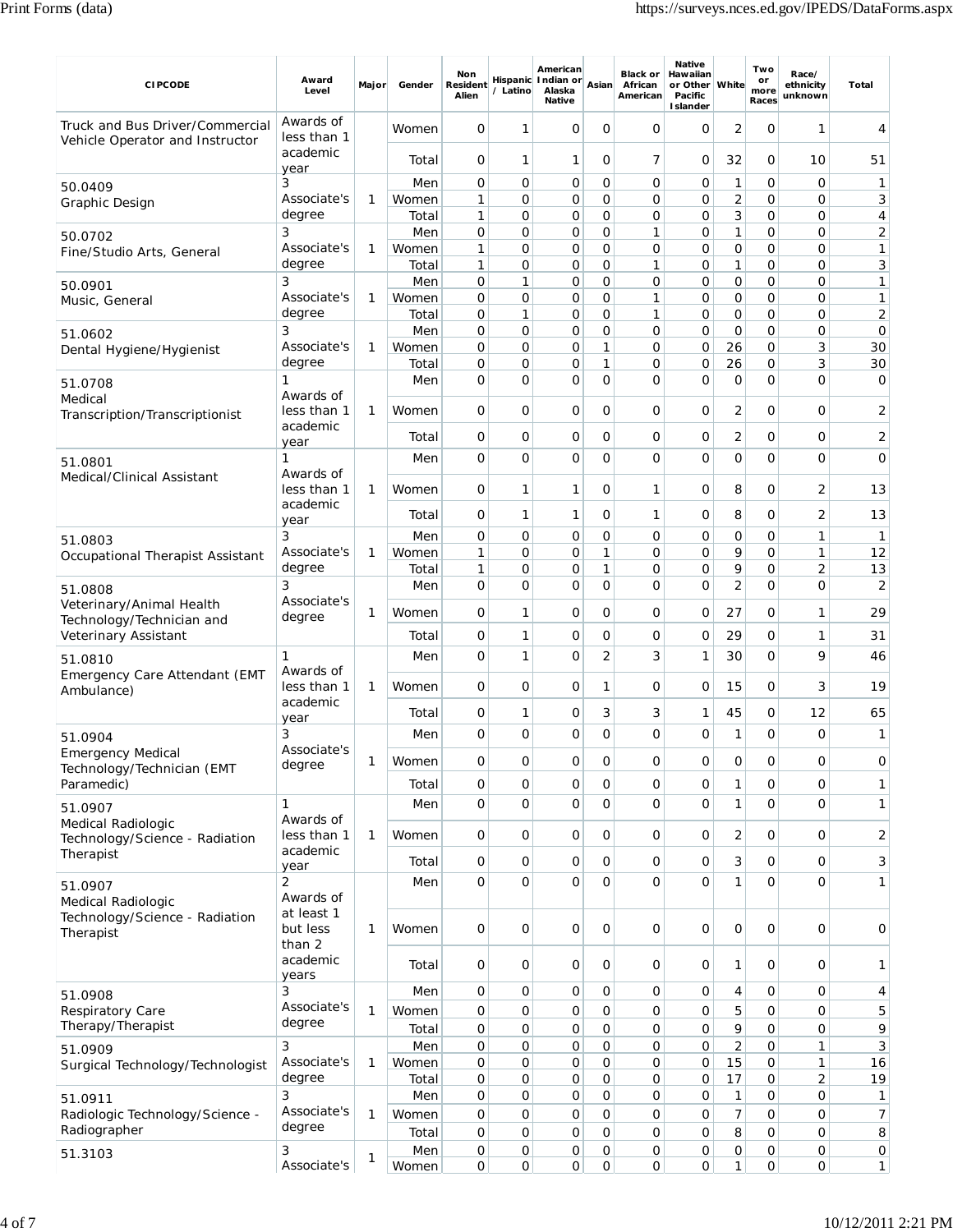| <b>CIPCODE</b>                                               | Award<br>Level                                | Major        | Gender         | Non<br>Resident<br>Alien | / Latino            | American<br>Hispanic Indian or<br>Alaska<br><b>Native</b> | Asian                            | <b>Black or</b><br>African<br>American | <b>Native</b><br>Hawaiian<br>or Other   White<br>Pacific<br><b>Islander</b> |                     | Two<br>or<br>more<br>Races       | Race/<br>ethnicity<br>unknown  | Total                |
|--------------------------------------------------------------|-----------------------------------------------|--------------|----------------|--------------------------|---------------------|-----------------------------------------------------------|----------------------------------|----------------------------------------|-----------------------------------------------------------------------------|---------------------|----------------------------------|--------------------------------|----------------------|
| Dietetic Technician                                          | degree                                        |              | Total          | 0                        | 0                   | 0                                                         | 0                                | 0                                      | 0                                                                           | 1                   | O                                | 0                              | 1                    |
| 51.3104                                                      | 1                                             |              | Men            | 0                        | $\overline{O}$      | $\mathbf 0$                                               | $\mathbf 0$                      | 0                                      | 0                                                                           | 0                   | $\overline{O}$                   | $\overline{0}$                 | 0                    |
| Dietitian Assistant                                          | Awards of<br>less than 1                      | 1            | Women          | O                        | 1                   | 0                                                         | O                                | 0                                      | 0                                                                           | 0                   | 0                                | 0                              | 1                    |
|                                                              | academic<br>year                              |              | Total          | 0                        | 1                   | 0                                                         | $\mathbf 0$                      | 0                                      | 0                                                                           | $\mathbf 0$         | $\mathbf 0$                      | 0                              | 1                    |
| 51.3501                                                      | 2                                             |              | Men            | 0                        | 1                   | $\overline{O}$                                            | $\overline{O}$                   | $\Omega$                               | 0                                                                           | 2                   | $\overline{O}$                   | $\mathbf 0$                    | 3                    |
| Massage Therapy/Therapeutic<br>Massage                       | Awards of<br>at least 1<br>but less<br>than 2 | 1            | Women          | 0                        | 1                   | $\circ$                                                   | O                                | 0                                      | 0                                                                           | 18                  | O                                | 2                              | 21                   |
|                                                              | academic<br>years                             |              | Total          | 0                        | 2                   | 0                                                         | 0                                | 0                                      | 0                                                                           | 20                  | 0                                | $\overline{2}$                 | 24                   |
| 51.3801                                                      | 3                                             |              | Men            | 0                        | 0                   | 0                                                         | $\mathbf{1}$                     | 0                                      | 0                                                                           | 14                  | 0                                | 0                              | 15                   |
| Registered Nursing/Registered<br>Nurse                       | Associate's<br>degree                         | $\mathbf{1}$ | Women          | 3                        | 5                   | $\mathbf 0$                                               | $\mathbf{1}$                     | 3                                      | 0                                                                           | 52                  | $\mathbf 0$                      | $\overline{2}$                 | 66                   |
| 51.3901                                                      | 2                                             |              | Total<br>Men   | 3<br>1                   | 5<br>0              | 0<br>O                                                    | $\overline{2}$<br>$\overline{2}$ | 3<br>0                                 | 0<br>0                                                                      | 66<br>$\mathbf 0$   | $\mathbf 0$<br>$\mathbf 0$       | $\overline{2}$<br>$\mathbf{1}$ | 81<br>$\overline{4}$ |
| Licensed Practical/Vocational<br><b>Nurse Training</b>       | Awards of<br>at least 1<br>but less<br>than 2 | 1            | Women          | 0                        | 0                   | 0                                                         | O                                | 3                                      | 0                                                                           | 13                  | O                                | 1                              | 17                   |
|                                                              | academic<br>years                             |              | Total          | 1                        | 0                   | 0                                                         | $\overline{2}$                   | 3                                      | 0                                                                           | 13                  | 0                                | $\overline{2}$                 | 21                   |
| 51.3902                                                      | 1                                             |              | Men            | 2                        | 1                   | 0                                                         | $\mathbf{1}$                     | 9                                      | 1                                                                           | 21                  | O                                | 4                              | 39                   |
| Nursing Assistant/Aide and<br>Patient Care Assistant/Aide    | Awards of<br>less than 1                      | 1            | Women          | 2                        | 10                  | 0                                                         | 8                                | 33                                     | 0                                                                           | 145                 | $\mathbf 0$                      | 18                             | 216                  |
|                                                              | academic                                      |              | Total          | 4                        | 11                  | 0                                                         | 9                                | 42                                     | 1 <sup>1</sup>                                                              | 166                 | 0                                | 22                             | 255                  |
| 52.0101                                                      | year<br>3                                     |              | Men            | 0                        | 0                   | 0                                                         | $\mathbf 0$                      | $\mathsf{O}$                           | 0                                                                           | $\mathbf{O}$        | $\mathbf 0$                      | 0                              | 0                    |
| Business/Commerce, General                                   | Associate's<br>degree                         | 1            | Women          | 0                        | 0                   | 0                                                         | 0                                | 0                                      | 0                                                                           | 1                   | $\mathbf 0$                      | 0                              | $\mathbf{1}$         |
| 52.0201                                                      | 3                                             |              | Total<br>Men   | 0<br>O                   | 0<br>$\overline{O}$ | 0<br>0                                                    | 0<br>1                           | 0<br>3                                 | 0<br>0                                                                      | 1<br>$\overline{4}$ | $\overline{O}$<br>$\overline{O}$ | 0<br>$\overline{2}$            | 1<br>10              |
| <b>Business Administration and</b>                           | Associate's                                   | 1            | Women          | 1                        | 0                   | 0                                                         | 0                                | 0                                      | 0                                                                           | 11                  | O                                | 1                              | 13                   |
| Management, General                                          | degree                                        |              | Total          | 1                        | 0                   | 0                                                         | $\mathbf{1}$                     | 3                                      | 0                                                                           | 15                  | $\mathbf 0$                      | 3                              | 23                   |
| 52.0301<br>Accounting                                        | 2<br>Awards of<br>at least 1<br>but less      |              | Men<br>Women   | $\Omega$                 | $\Omega$<br>0       | $\Omega$<br>0                                             | $\Omega$<br>O                    | $\Omega$<br>0                          | 0<br>0                                                                      | $\overline{2}$<br>1 | $\overline{O}$<br>O              | $\Omega$<br>0                  | 2                    |
|                                                              | than 2<br>academic                            | 1            |                | 1                        |                     |                                                           |                                  |                                        |                                                                             |                     |                                  |                                | 2                    |
|                                                              | years                                         |              | Total          | 1                        | $\mathsf{O}$        | $\mathsf{O}$                                              | $\mathsf{O}$                     | 0                                      | 0                                                                           | 3                   | 0                                | 0                              | 4                    |
| 52.0301                                                      | 3<br>Associate's                              | $\mathbf{1}$ | Men<br>Women   | $\mathbf 0$<br>3         | $\mathbf{O}$<br>0   | $\mathsf{O}$<br>$\mathsf{O}$                              | $\mathbf 0$<br>$\mathsf{O}$      | 0<br>1                                 | 0<br>0                                                                      | $\mathbf{O}$<br>5   | 0<br>0                           | 1<br>0                         | $\mathbf{1}$<br>9    |
| Accounting                                                   | degree                                        |              | Total          | 3                        | $\mathbf{O}$        | $\mathsf{O}$                                              | $\mathbf 0$                      | $\mathbf{1}$                           | 0                                                                           | 5                   | $\mathbf 0$                      | 1                              | 10                   |
| 52.0401                                                      | 1                                             |              | Men            | $\mathsf{O}$             | 0                   | $\mathbf 0$                                               | $\mathbf 0$                      | O                                      | O                                                                           | $\Omega$            | $\mathbf{O}$                     | $\mathbf{O}$                   | 0                    |
| Administrative Assistant and<br>Secretarial Science, General | Awards of<br>less than 1                      | 1            | Women          | $\mathbf 0$              | 1                   | 0                                                         | $\mathbf 0$                      | 0                                      | 0                                                                           | 3                   | $\overline{O}$                   | 0                              | 4                    |
|                                                              | academic<br>year                              |              | Total          | 0                        | 1                   | $\mathsf{O}$                                              | $\mathbf 0$                      | 0                                      | 0                                                                           | 3                   | $\mathbf 0$                      | 0                              | 4                    |
| 52.0401<br>Administrative Assistant and                      | 2<br>Awards of                                |              | Men            | 0                        | $\mathbf{O}$        | $\mathbf 0$                                               | $\mathbf{O}$                     | $\mathbf 0$                            | 0                                                                           | $\Omega$            | $\mathbf{O}$                     | $\mathbf 0$                    | $\mathsf{O}$         |
| Secretarial Science, General                                 | at least 1<br>but less<br>than 2              | 1            | Women          | 0                        | 1                   | $\mathbf 0$                                               | $\mathbf 0$                      | 0                                      | 0                                                                           | 1                   | $\overline{O}$                   | 0                              | $\overline{2}$       |
|                                                              | academic<br>years                             |              | Total          | 0                        | 1                   | 0                                                         | 0                                | 0                                      | 0                                                                           | 1                   | O                                | 0                              | 2                    |
| 52.0402                                                      | 3<br>Associate's                              |              | Men            | $\mathsf{O}$             | $\mathsf{O}$        | $\mathsf{O}$                                              | $\mathbf 0$                      | $\mathbf 0$                            | 0                                                                           | $\mathbf 0$         | 0                                | 0                              | $\mathbf 0$          |
| Executive Assistant/Executive<br>Secretary                   | degree                                        | $\mathbf{1}$ | Women<br>Total | 0<br>0                   | 0<br>$\mathsf{O}$   | $\mathsf O$<br>$\mathsf O$                                | $\mathbf 0$<br>$\mathbf 0$       | 3<br>3                                 | 0<br>0                                                                      | 9<br>9              | 0<br>0                           | 1<br>1                         | 13<br>13             |
| 52.0701                                                      | 2                                             |              | Men            | $\mathbf 0$              | 0                   | $\mathbf{O}$                                              | $\mathbf 0$                      | $\mathbf{1}$                           | 0                                                                           | 1                   | $\mathbf{O}$                     | $\overline{0}$                 | $\overline{2}$       |
| Entrepreneurship/Entrepreneurial<br><b>Studies</b>           | Awards of<br>at least 1<br>but less           | 1            | Women          | $\mathsf O$              | 0                   | $\mathsf{O}$                                              | 0                                | 0                                      | 0                                                                           | 1                   | $\mathbf 0$                      | 1                              | 2                    |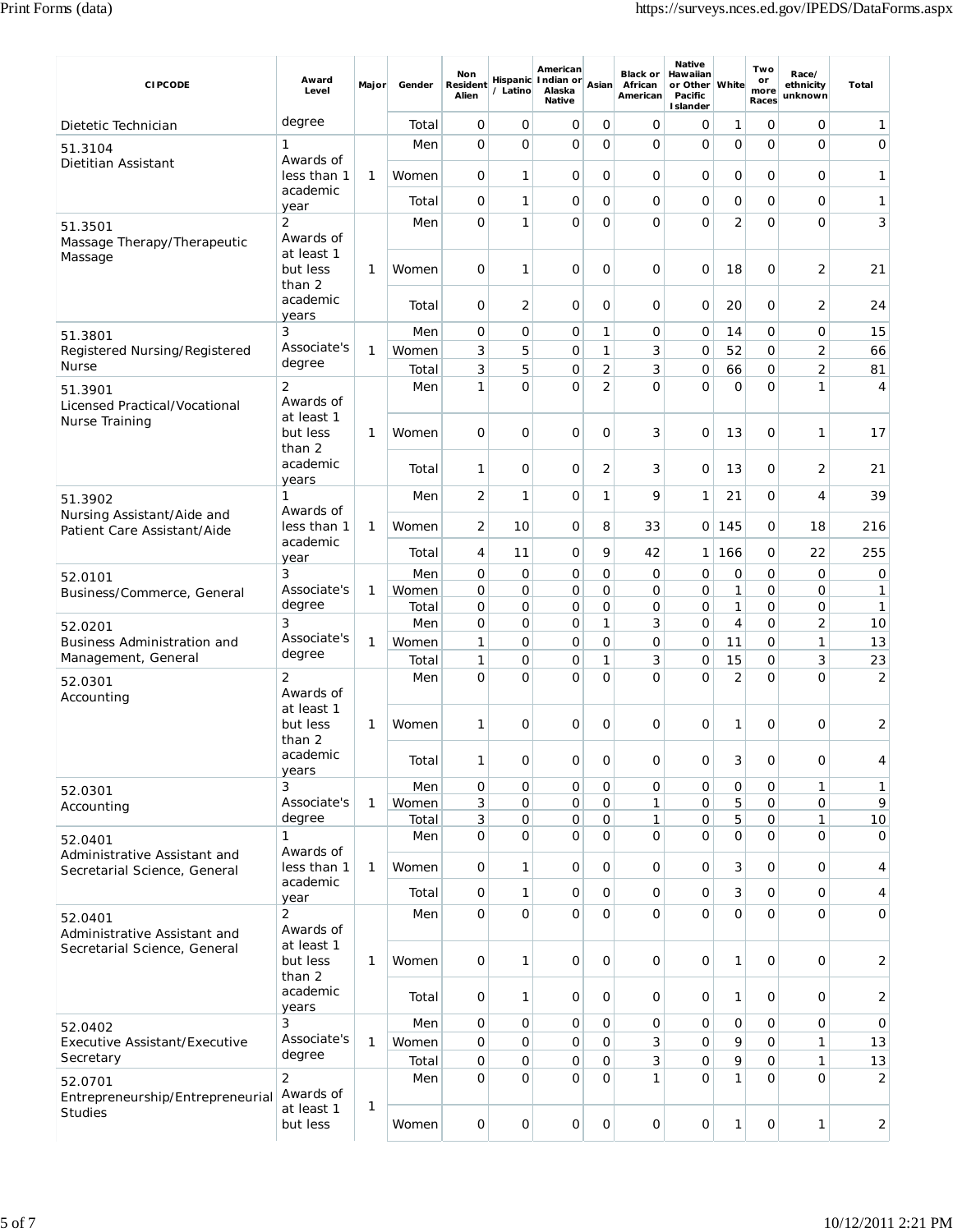| <b>CIPCODE</b>                                 | Award<br>Level                   | Major | Gender | <b>Non</b><br><b>Resident</b><br>Alien | / Latino     | American<br>Hispanic Indian or<br>Alaska<br><b>Native</b> | Asian        | <b>Black or</b><br>African<br>American | <b>Native</b><br>Hawaiian<br>or Other<br>Pacific<br><b>Islander</b> | <b>White</b>   | Two<br>or<br>more<br>Races | Race/<br>ethnicity<br>unknown | <b>Total</b>   |
|------------------------------------------------|----------------------------------|-------|--------|----------------------------------------|--------------|-----------------------------------------------------------|--------------|----------------------------------------|---------------------------------------------------------------------|----------------|----------------------------|-------------------------------|----------------|
|                                                | than 2<br>academic<br>years      |       | Total  | 0                                      | 0            | 0                                                         | $\circ$      |                                        | O                                                                   | $\overline{2}$ | 0                          | 1                             | 4              |
| 52.0904                                        | 3                                |       | Men    | 0                                      | 0            | 0                                                         | 0            | O                                      | 0                                                                   | 2              | 0                          | O                             | 2              |
| Hotel/Motel                                    | Associate's                      | 1     | Women  | 0                                      | 0            | 0                                                         | 0            | O                                      | 0                                                                   | 0              | 0                          | 1                             | 1              |
| Administration/Management                      | degree                           |       | Total  | $\mathbf{O}$                           | O            | 0                                                         | $\mathbf 0$  | $\overline{O}$                         | $\mathbf{O}$                                                        | $\overline{2}$ | 0                          | 1                             | 3              |
| 52.0905                                        | 3                                |       | Men    | 0                                      | O            | 0                                                         | $\mathbf 0$  | $\overline{O}$                         | 0                                                                   | 4              | 0                          | 1                             | 5              |
| Restaurant/Food Services                       | Associate's                      | 1     | Women  | 0                                      | 1            | 0                                                         | $\mathbf 0$  | O                                      | $\mathbf{O}$                                                        | 1              | 0                          | 0                             | 2              |
| Management                                     | degree                           |       | Total  | 0                                      | 1            | 0                                                         | $\mathbf{O}$ | $\overline{O}$                         | 0                                                                   | 5              | 0                          | 1                             | 7              |
| 52.1101<br><b>International Business/Trade</b> | $\overline{2}$<br>Awards of      |       | Men    | $\mathbf{O}$                           | O            | O                                                         |              | O                                      | $\Omega$                                                            | $\Omega$       | $\Omega$                   | 0                             | 1              |
| /Commerce                                      | at least 1<br>but less<br>than 2 | 1     | Women  | 0                                      | 0            | 0                                                         |              | 0                                      | O                                                                   | 0              | 0                          | 0                             |                |
|                                                | academic<br>years                |       | Total  | 0                                      | 0            | 0                                                         | 2            | 0                                      | 0                                                                   | O              | 0                          | 0                             | 2              |
| 52.1804                                        | 3                                |       | Men    | 0                                      | 0            | 0                                                         | $\mathbf 0$  | 2                                      | 0                                                                   | 0              | 0                          | 0                             | 2              |
| Selling Skills and Sales                       | Associate's                      | 1     | Women  | 0                                      | 0            | 0                                                         | 0            | $\mathbf 0$                            | 0                                                                   | 4              | 0                          | 0                             | 4              |
| Operations                                     | degree                           |       | Total  | 0                                      | 0            | 0                                                         | $\mathbf 0$  | 2                                      | 0                                                                   | 4              | 0                          | 0                             | 6              |
| 52.2001                                        | 3                                |       | Men    | 0                                      | $\mathbf{1}$ | 0                                                         | $\mathbf 0$  | 1                                      | 0                                                                   | 3              | 0                          | 1                             | 6              |
| <b>Construction Management</b>                 | Associate's                      | 1     | Women  | 0                                      | 0            | 0                                                         | 0            | O                                      | 0                                                                   |                | 0                          | 0                             | 1 <sup>1</sup> |
|                                                | degree                           |       | Total  | $\mathbf{O}$                           | 1            | 0                                                         | 0            | 1                                      | $\Omega$                                                            | 4              | 0                          | 1                             | 7 <sup>1</sup> |

## GRAND TOTAL BY FIRST MAJOR

| 99.0000 Summary<br><b>Grand Totals</b>                    | Award<br>Level | Nonresi-<br>dent alien | Hispanic<br>Latino | American<br>Indian or<br>Alaska<br><b>Native</b> | Asian | <b>Black or</b><br>African<br>American | <b>Native</b><br>Hawaiian<br>or Other<br>Pacific<br><b>I</b> slander | White          | Two or<br>more<br>Races | Race/<br>ethnicity<br>unknown | Total | PY Total |
|-----------------------------------------------------------|----------------|------------------------|--------------------|--------------------------------------------------|-------|----------------------------------------|----------------------------------------------------------------------|----------------|-------------------------|-------------------------------|-------|----------|
| Awards of less than<br>1 academic year                    | 1              |                        |                    |                                                  |       |                                        |                                                                      |                |                         |                               |       |          |
| Men                                                       |                | $\overline{2}$         | 9                  | $\mathbf{1}$                                     | 5     | 23                                     | $\overline{2}$                                                       | 129            | $\mathbf 0$             | 30                            | 201   | 30       |
| Women                                                     |                | 3                      | 14                 | $\mathbf{1}$                                     | 9     | 34                                     | $\mathbf{O}$                                                         | 185            | $\mathbf 0$             | 24                            | 270   | 43       |
| Total                                                     |                | 5                      | 23                 | $\overline{2}$                                   | 14    | 57                                     | $\overline{2}$                                                       | 314            | O                       | 54                            | 471   | 73       |
| Awards of at least 1<br>but less than 2<br>academic years | $\overline{2}$ |                        |                    |                                                  |       |                                        |                                                                      |                |                         |                               |       |          |
| Men                                                       |                | 1                      | 4                  | $\Omega$                                         | 3     | $\overline{7}$                         | 0                                                                    | 26             | $\mathbf 0$             | 3                             | 44    | 22       |
| Women                                                     |                | 1                      | $\overline{2}$     | 0                                                | 1     | 3                                      | $\mathbf{O}$                                                         | 36             | $\mathbf 0$             | 4                             | 47    | 64       |
| <b>Total</b>                                              |                | $\overline{2}$         | 6                  | $\overline{O}$                                   | 4     | 10                                     | $\mathbf{O}$                                                         | 62             | $\mathbf{O}$            | $\overline{7}$                | 91    | 86       |
| Associate's degree                                        | 3              |                        |                    |                                                  |       |                                        |                                                                      |                |                         |                               |       |          |
| Men                                                       |                | 5                      | 17                 | 0                                                | 9     | 23                                     | $\mathbf{O}$                                                         | 237            | $\mathbf 0$             | 34                            | 325   | 316      |
| Women                                                     |                | 17                     | 18                 | $\mathbf{O}$                                     | 14    | 35                                     | 0                                                                    | 382            | 0                       | 37                            | 503   | 502      |
| <b>Total</b>                                              |                | 22                     | 35                 | $\mathbf 0$                                      | 23    | 58                                     | $\mathbf{O}$                                                         | 619            | $\Omega$                | 71                            | 828   | 818      |
|                                                           |                |                        |                    |                                                  |       |                                        |                                                                      |                |                         |                               |       |          |
| <b>Grand Total Men</b>                                    |                | 8                      | 30                 | $\mathbf{1}$                                     | 17    | 53                                     | $\overline{2}$                                                       | 392            | $\mathbf 0$             | 67                            | 570   | 368      |
| <b>Grand Total Women</b>                                  |                | 21                     | 34                 | 1                                                | 24    | 72                                     | $\Omega$                                                             | 603            | $\mathbf 0$             | 65                            | 820   | 609      |
| <b>Grand Total</b>                                        |                | 29                     | 64                 | $\overline{2}$                                   | 41    | 125                                    | $\overline{2}$                                                       | 995            | 0                       | 132                           | 1390  | 977      |
| PY Grand Total Men                                        |                | 17                     | $\overline{O}$     | $\overline{0}$                                   | 0     | $\mathbf{O}$                           | 0                                                                    | $\overline{O}$ | $\mathbf 0$             | 31                            |       | 368      |
| PY Grand Total Women                                      |                | 21                     | $\overline{0}$     | $\overline{O}$                                   | Ō     | $\overline{O}$                         | $\overline{0}$                                                       | $\overline{0}$ | $\overline{O}$          | 32                            |       | 609      |
| <b>PY Grand Total</b>                                     |                | 38                     | $\overline{O}$     | $\overline{O}$                                   | Ō     | $\mathbf{O}$                           | $\overline{O}$                                                       | 0              | $\mathbf{O}$            | 63                            |       | 977      |

|                     |                           | Institution: Parkland College (147916) |                    |          | User ID: P1479161 |
|---------------------|---------------------------|----------------------------------------|--------------------|----------|-------------------|
|                     | <b>Explanation Report</b> |                                        |                    |          |                   |
|                     |                           | Number Source Location                 | <b>Description</b> | Severity | Accepted          |
| <b>Global Edits</b> |                           |                                        |                    |          |                   |